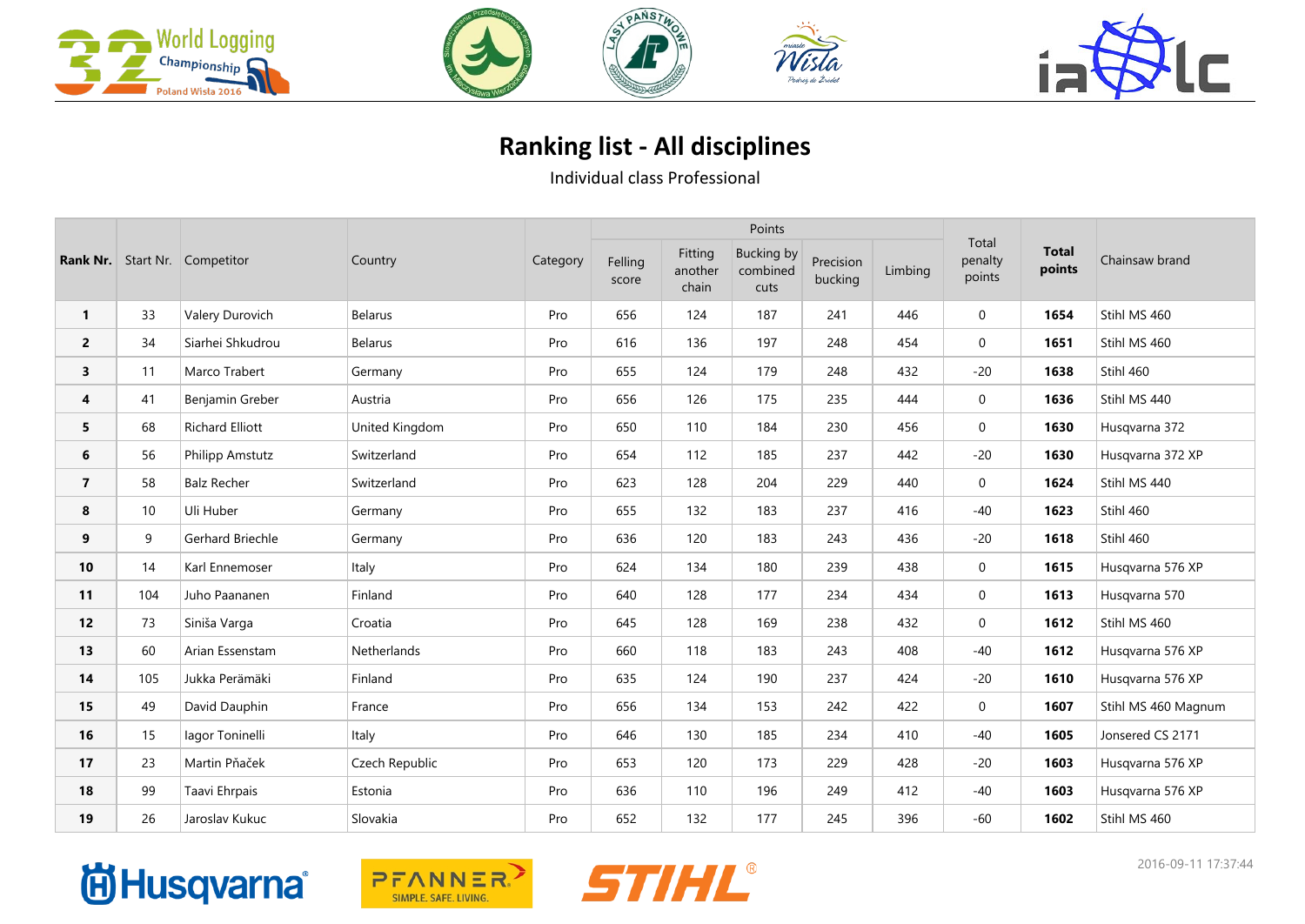







|    |     | <b>Rank Nr.</b> Start Nr. Competitor |                |          |                  |                             | Points                                |                      |         | Total<br>penalty<br>points |                        | Chainsaw brand      |
|----|-----|--------------------------------------|----------------|----------|------------------|-----------------------------|---------------------------------------|----------------------|---------|----------------------------|------------------------|---------------------|
|    |     |                                      | Country        | Category | Felling<br>score | Fitting<br>another<br>chain | <b>Bucking by</b><br>combined<br>cuts | Precision<br>bucking | Limbing |                            | <b>Total</b><br>points |                     |
| 20 | 38  | István Juhász                        | Hungary        | Pro      | 644              | 126                         | 193                                   | 238                  | 398     | $-40$                      | 1599                   | Stihl MS 460        |
| 21 | 83  | Gatis Brencis                        | Latvia         | Pro      | 635              | 118                         | 193                                   | 241                  | 404     | $-40$                      | 1591                   | Husqvarna 372 XPG   |
| 22 | 57  | Urs Amstutz                          | Switzerland    | Pro      | 607              | 132                         | 197                                   | 234                  | 420     | $-40$                      | 1590                   | Husqvarna 576 XP    |
| 23 | 39  | Róbert Rittlinger                    | Hungary        | Pro      | 628              | 128                         | 192                                   | 231                  | 406     | $\mathbf{0}$               | 1585                   | Stihl MS 460        |
| 24 | 77  | Milan Zujić                          | Serbia         | Pro      | 636              | 114                         | 184                                   | 229                  | 420     | $-20$                      | 1583                   | Stihl MS 460        |
| 25 | 95  | Robert Čuk                           | Slovenia       | Pro      | 641              | 124                         | 186                                   | 218                  | 412     | $-40$                      | 1581                   | Husqvarna 372 XP    |
| 26 | 87  | Tomasz Bilski                        | POLAND A       | Pro      | 608              | 124                         | 184                                   | 236                  | 428     | $-20$                      | 1580                   | Stihl MS 460 Magnum |
| 27 | 35  | Viktar Zaremba                       | <b>Belarus</b> | Pro      | 630              | 120                         | 171                                   | 241                  | 416     | $-20$                      | 1578                   | Stihl MS 460        |
| 28 | 106 | Sergiy Domashkin                     | Ukraine        | Pro      | 637              | 114                         | 179                                   | 229                  | 418     | $-20$                      | 1577                   | Motor Sich 475 S    |
| 29 | 25  | Peter Grofčík                        | Slovakia       | Pro      | 644              | 102                         | 166                                   | 241                  | 422     | $\mathbf 0$                | 1575                   | Stihl MS 460 Magnum |
| 30 | 50  | Jean Michel Petitqueux               | France         | Pro      | 608              | 120                         | 184                                   | 233                  | 428     | $\mathbf 0$                | 1573                   | Husqvarna 576 XP    |
| 31 | 21  | Jindřich Fazekaš                     | Czech Republic | Pro      | 613              | 122                         | 187                                   | 229                  | 422     | $-40$                      | 1573                   | Husqvarna 576 XP    |
| 32 | 37  | János Gerőcs                         | Hungary        | Pro      | 611              | 132                         | 187                                   | 236                  | 402     | $-20$                      | 1568                   | Husqvarna 576 XP    |
| 33 | 22  | Josef Kučera                         | Czech Republic | Pro      | 650              | 112                         | 152                                   | 240                  | 412     | $-60$                      | 1566                   | Husqvarna 372 XP    |
| 34 | 72  | Predrag Šolaja                       | Croatia        | Pro      | 633              | 126                         | 162                                   | 231                  | 412     | $-20$                      | 1564                   | Stihl MS 460        |
| 35 | 48  | Yoan Caparros                        | France         | Pro      | 646              | 140                         | 186                                   | 161                  | 430     | $-20$                      | 1563                   | Husqvarna 575 XP    |
| 36 | 92  | Ilya Shvetsov                        | Russia         | Pro      | 604              | 106                         | 195                                   | 226                  | 430     | $-20$                      | 1561                   | Husqvarna 576 XP    |
| 37 | 89  | Kamil Szarmach                       | POLAND A       | Pro      | 614              | 112                         | 188                                   | 227                  | 416     | $-20$                      | 1557                   | Makita DCS 7901     |
| 38 | 93  | Aleksandr Sokolov                    | Russia         | Pro      | 598              | 126                         | 166                                   | 233                  | 434     | $-20$                      | 1557                   | Husqvarna 576 XP    |
| 39 | 27  | Jaroslav Perveka                     | Slovakia       | Pro      | 622              | 120                         | 174                                   | 236                  | 404     | $-40$                      | 1556                   | Dolmar PS-7900      |
| 40 | 43  | Harald Umgeher                       | Austria        | Pro      | 565              | 138                         | 183                                   | 245                  | 420     | $-40$                      | 1551                   | Stihl MS 460 Magnum |
| 41 | 64  | Martin Eggenberger                   | Liechtenstein  | Pro      | 632              | 82                          | 175                                   | 229                  | 424     | $-20$                      | 1542                   | Stihl 460           |

## **尚Husqvarna**



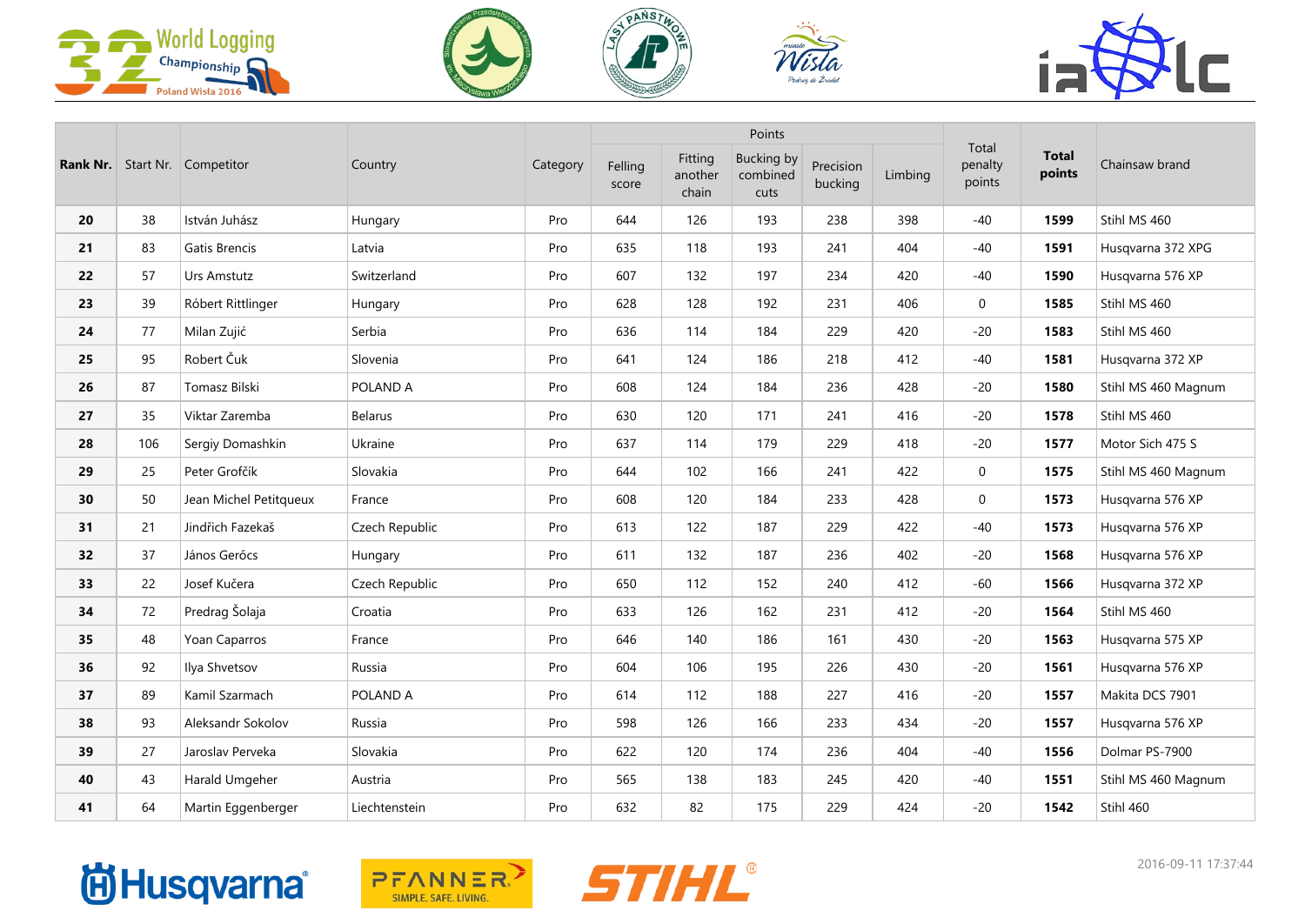







|    |     | <b>Rank Nr.</b> Start Nr. Competitor |                |          |                  |                             | Points                                |                      |         |                            |                        |                     |
|----|-----|--------------------------------------|----------------|----------|------------------|-----------------------------|---------------------------------------|----------------------|---------|----------------------------|------------------------|---------------------|
|    |     |                                      | Country        | Category | Felling<br>score | Fitting<br>another<br>chain | <b>Bucking by</b><br>combined<br>cuts | Precision<br>bucking | Limbing | Total<br>penalty<br>points | <b>Total</b><br>points | Chainsaw brand      |
| 42 | 13  | Massimiliano Biemmi                  | Italy          | Pro      | 623              | 124                         | 173                                   | 225                  | 396     | $-60$                      | 1541                   | Husqvarna 576 XP    |
| 43 | 91  | Aleksandr Mallat                     | Russia         | Pro      | 637              | 118                         | 168                                   | 236                  | 380     | $-60$                      | 1539                   | Stihl MS 460 Magnum |
| 44 | 80  | Tadas Guzevičius                     | Lithuania      | Pro      | 645              | 106                         | 175                                   | 228                  | 382     | $-20$                      | 1536                   | Husqvarna 576 XPG   |
| 45 | 101 | Sulev Tooming                        | Estonia        | Pro      | 630              | 124                         | 186                                   | 226                  | 368     | $-60$                      | 1534                   | Stihl 460 Magnum    |
| 46 | 97  | Damir Pelko                          | Slovenia       | Pro      | 638              | 106                         | 160                                   | 235                  | 394     | $-20$                      | 1533                   | Husqvarna 372 XP    |
| 47 | 42  | Markus Herzog                        | Austria        | Pro      | 579              | 114                         | 181                                   | 244                  | 412     | $-40$                      | 1530                   | Jonsered CS 2171    |
| 48 | 54  | Øystein Koht-Norbye                  | Norway         | Pro      | 598              | 128                         | 189                                   | 244                  | 366     | $-80$                      | 1525                   | Stihl 460           |
| 49 | 79  | Romas Balčiūnas                      | Lithuania      | Pro      | 578              | 99                          | 180                                   | 234                  | 432     | $-20$                      | 1523                   | Husqvarna 576 XP    |
| 50 | 53  | Ole Jørgen Sigvartsen                | Norway         | Pro      | 587              | 98                          | 178                                   | 233                  | 424     | $\mathbf{0}$               | 1520                   | Stihl 460           |
| 51 | 96  | Boštjan Kobe                         | Slovenia       | Pro      | 649              | 110                         | 129                                   | 240                  | 392     | $-70$                      | 1520                   | Husqvarna 576 XP    |
| 52 | 18  | Andre Kreins                         | Luxembourg     | Pro      | 639              | 114                         | 177                                   | 232                  | 356     | $-40$                      | 1518                   | Stihl 460           |
| 53 | 52  | Ole Harald L. Kveseth                | Norway         | Pro      | 539              | 138                         | 176                                   | 249                  | 412     | $-20$                      | 1514                   | Stihl 460           |
| 54 | 61  | Martijn Meijer                       | Netherlands    | Pro      | 636              | 120                         | 184                                   | 158                  | 416     | $-40$                      | 1514                   | Stihl MS 460        |
| 55 | 75  | Goran Bojanić                        | Serbia         | Pro      | 640              | 108                         | 156                                   | 227                  | 378     | $-60$                      | 1509                   | Stihl MS 460        |
| 56 | 67  | Mark Edwards                         | United Kingdom | Pro      | 639              | 120                         | 167                                   | 236                  | 342     | $-80$                      | 1504                   | Husqvarna 372 XP    |
| 57 | 81  | Gediminas Stasiūnas                  | Lithuania      | Pro      | 627              | 97                          | 166                                   | 235                  | 378     | $-60$                      | 1503                   | Husqvarna 576 XP    |
| 58 | 62  | <b>Hubert Peters</b>                 | Netherlands    | Pro      | 593              | 108                         | 177                                   | 235                  | 386     | $-40$                      | 1499                   | Stihl MS 460        |
| 59 | 69  | Peter Fox                            | United Kingdom | Pro      | 582              | 128                         | 180                                   | 229                  | 374     | $-40$                      | 1493                   | Stihl MS 460        |
| 60 | 108 | Sergii Zhuravel                      | Ukraine        | Pro      | 658              | 104                         | 125                                   | 228                  | 376     | $-90$                      | 1491                   | Stihl MS 461        |
| 61 | 6   | Patrick Sjöberg                      | Sweden         | Pro      | 626              | 120                         | 165                                   | 154                  | 418     | $\mathbf 0$                | 1483                   | Husqvarna 372 XP    |
| 62 | 88  | Roman Szala                          | POLAND A       | Pro      | 616              | 114                         | 165                                   | 220                  | 366     | $-60$                      | 1481                   | Makita DCS 7901     |
| 63 | 46  | Maeda Tomohiro                       | Japan          | Pro      | 576              | 114                         | 168                                   | 239                  | 384     | $-60$                      | 1481                   | Husqvarna 576 XP    |

## **尚Husqvarna**